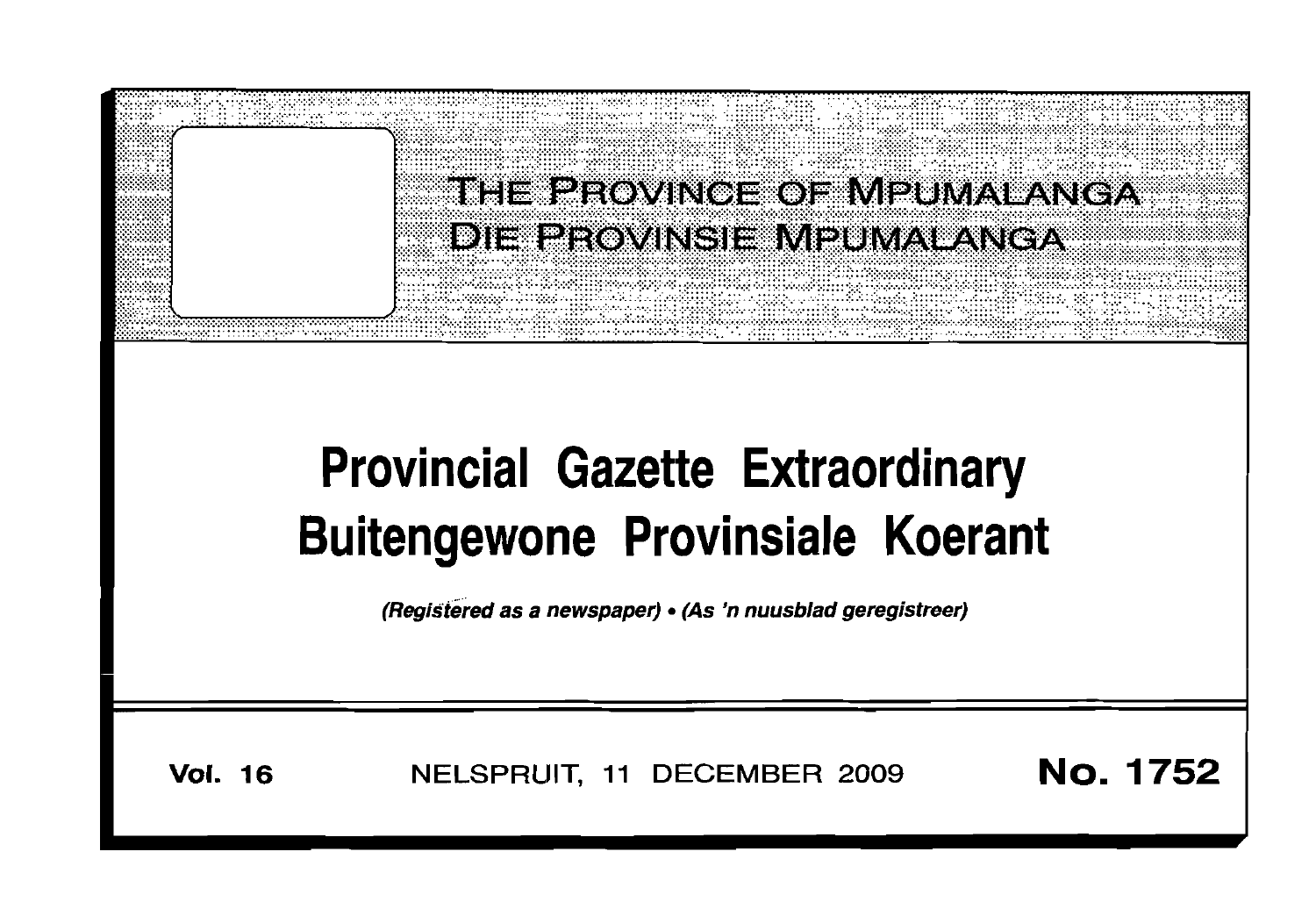#### IMPORTANT NOTICE

The Government Printing Works will not be held responsible for faxed documents not received due to errors on the fax machine or faxes received which are unclear or incomplete. Please be advised that an "OK" slip, received from a fax machine, will not be accepted as proof that documents were received by the GPW for printing. If documents are faxed to the GPW it will be the sender's responsibility to phone and confirm that the documents were received in good order.

Furthermore the Government Printing Works will also not be held responsible for cancellations and amendments which have not been done on original documents received from clients.

# CONTENTS· INHOUD

Page Gazette<br>No. No. No. No.

#### GENERAL NOTICE

397 Local Government: Municipal Structures Act (117/1998): Amendment of Notice 387 of 2009 . 3 1752

No.